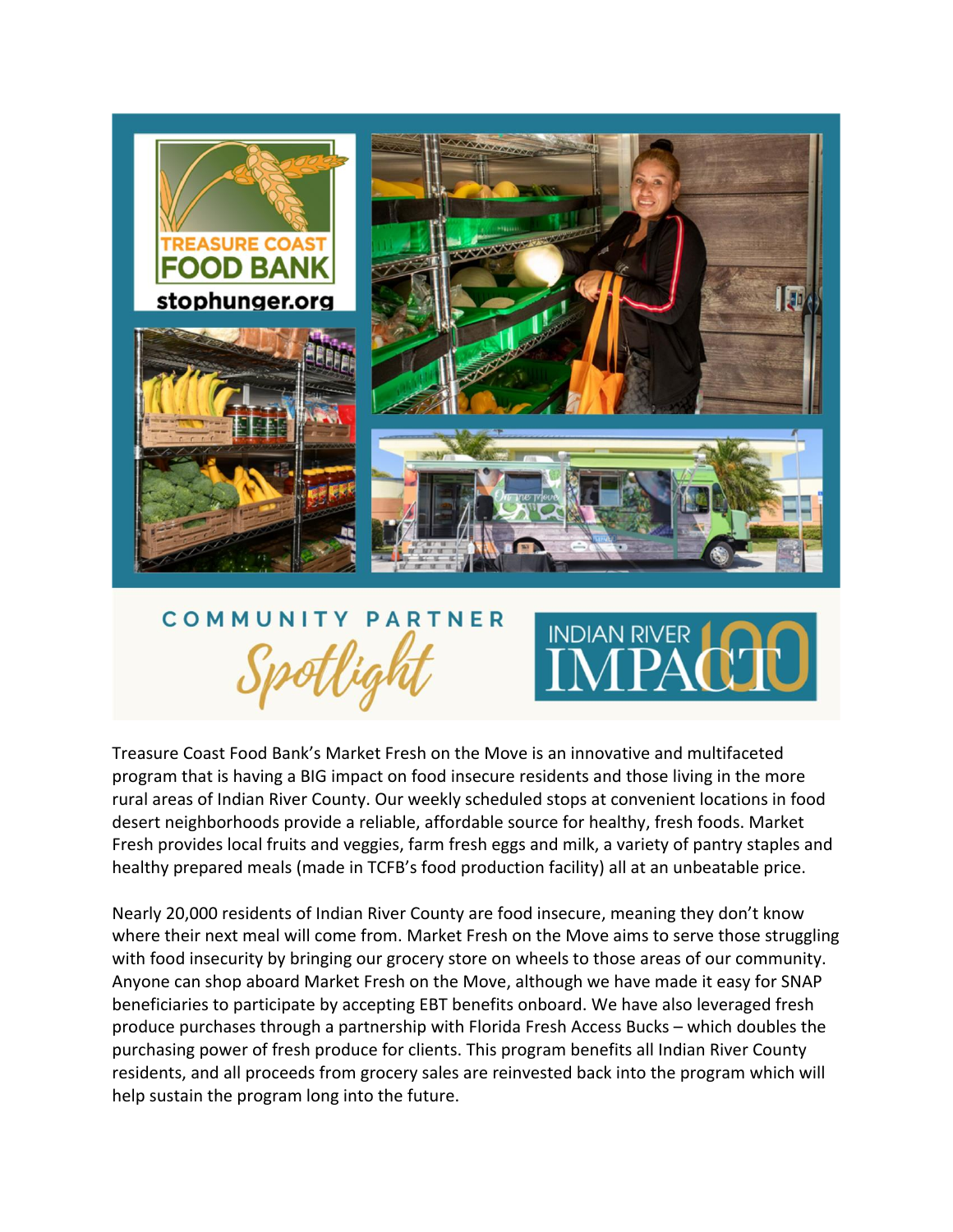We envision the Market Fresh on the Move will expand to reach more areas of the county year over year, to continue to serve more residents. The biggest goal is to have the program be selfsustaining. As a social enterprise model each sale generates funds that get reinvested back into the program.

The Impact 100 grant has already begun to create a very positive change for many families in some of the highest need, at-risk communities in Indian River County. This initial investment helped us build and purchase the custom vehicle that is Market Fresh on the Move – in addition to providing funding for the initial start-up costs for year one of the program including staffing and supplies. Without Impact 100's deep belief in our program concept and commitment to our mission of ending hunger on the Treasure Coast – we would not have this program today!

The Market Fresh on the Move vehicle has been deployed and is in service to the community. We have ramped up service to 12 weekly stops across Indian River County serving 650 clients a month and continue to see steady growth in participation. \$11,800 in sales has been generated to date! We continue to adjust routing and promote the program to reach more residents. Additionally, in partnership with Keiser College interns, we have relaunched our Community Nutrition Outreach Program and are able to offer nutrition education to our clients including recipes, resources and encouraging healthy eating tips. We would also like to share the following program success story:

*One of the locations being served is Osceola Magnet School. For 4th & 5th graders in the school's behavioral support class, Market Fresh on the Move is being used as a real world skills*  lab as the teacher works with her students to teach nutrition, math, and social skills each week. *The students' teacher has arranged sponsorship for each child so they each receive \$5 a week to shop aboard the Mobile Market to select fresh foods that they can enjoy at home. Market Fresh on the Move has offered an exciting and impactful space for these students and is working to make a broader difference in their lives. The students look forward to being able to shop each week, and their teacher has noticed positive progress in their skills and behavior.* 

Members can continue to help play an important role in the success of this program by 1) telling everyone they know in Indian River County about Market Fresh on the Move, 2) follow Treasure Coast Food Bank on Facebook and share our posts to help get the word out, 3) volunteer to assist with onsite client shopping, checkout and outreach. Anyone interested in helping can email volunteer@tcfoodbank.org reference Market Fresh on the Move! Or visit our website https://stophunger.org/volunteer/ to find out more. You do not have to be food insecure to shop on board the vehicle – in fact the more people that shop the more successful this program will be in the long run.